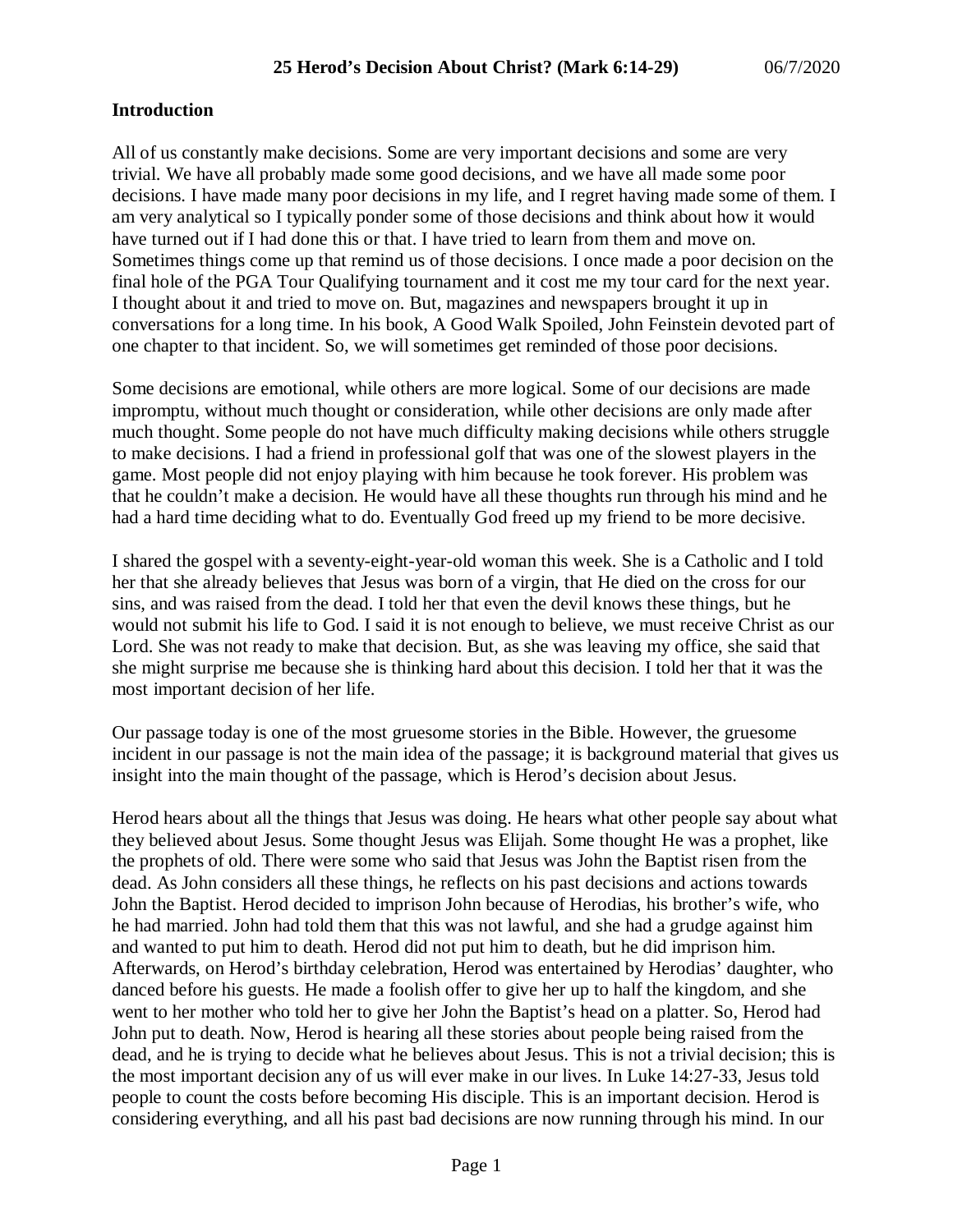text today Mark gives us a detailed look into Herod's mind and thought process as he makes a decision about who Jesus is. Let's read our passage.

# **Herod's Decision About Christ (Mark 6:14-29)**

- 1. Herod's Decision About Jesus (Mark 6:14-16)
- 2. Herod's Decision To Imprison John (Mark 6:17-20)
- 3. Herod's Decision To Put John To Death (Mark 6:21-29)

(Mark 6:14-29) "And King Herod heard *of it,* for His name had become well known; and *people* were saying, "John the Baptist has risen from the dead, and that is why these miraculous powers are at work in Him." {15} But others were saying, "He is Elijah." And others were saying, "*He is* a prophet, like one of the prophets *of old.*" {16} But when Herod heard *of it,* he kept saying, "John, whom I beheaded, has risen!" {17} For Herod himself had sent and had John arrested and bound in prison on account of Herodias, the wife of his brother Philip, because he had married her. {18} For John had been saying to Herod, "It is not lawful for you to have your brother's wife." {19} Herodias had a grudge against him and wanted to put him to death and could not *do so;* {20} for Herod was afraid of John, knowing that he was a righteous and holy man, and he kept him safe. And when he heard him, he was very perplexed; but he used to enjoy listening to him.  $\{21\}$  A strategic day came when Herod on his birthday gave a banquet for his lords and military commanders and the leading men of Galilee; {22} and when the daughter of Herodias herself came in and danced, she pleased Herod and his dinner guests; and the king said to the girl, "Ask me for whatever you want and I will give it to you." {23} And he swore to her, "Whatever you ask of me, I will give it to you; up to half of my kingdom." {24} And she went out and said to her mother, "What shall I ask for?" And she said, "The head of John the Baptist." {25} Immediately she came in a hurry to the king and asked, saying, "I want you to give me at once the head of John the Baptist on a platter." {26} And although the king was very sorry, *yet* because of his oaths and because of his dinner guests, he was unwilling to refuse her. {27} Immediately the king sent an executioner and commanded *him* to bring *back* his head. And he went and had him beheaded in the prison, {28} and brought his head on a platter, and gave it to the girl; and the girl gave it to her mother. {29} When his disciples heard *about this,* they came and took away his body and laid it in a tomb."

## 1. **Herod's Decision About Jesus** (Mark 6:14-16)

Our passage begins by saying King Herod heard of it. What did he hear? Mark goes on to say, "for His name had become well known." This is a reference to Jesus and all the things that Jesus was doing. In Matthew 14:1-2, we find that he heard the news about Jesus. He also heard of the miraculous powers at work in Jesus. In Luke 9:7, Herod heard of all that was happening, and was perplexed. The Greek word is diaporeo (Strong's G1280), which means thoroughly at a loss. He did not know what to think about everything that was going on. He was at a total loss.

(Mark 6:14-16) "And King Herod heard *of it,* for His name had become well known…"

(Matt 14:1-2) "At that time Herod the tetrarch heard the news about Jesus,  $\{2\}$  and said to his servants, "This is John the Baptist; he has risen from the dead, and that is why miraculous powers are at work in him."

(Luke 9:7) "Now Herod the tetrarch heard of all that was happening; and he was greatly perplexed, because it was said by some that John had risen from the dead,"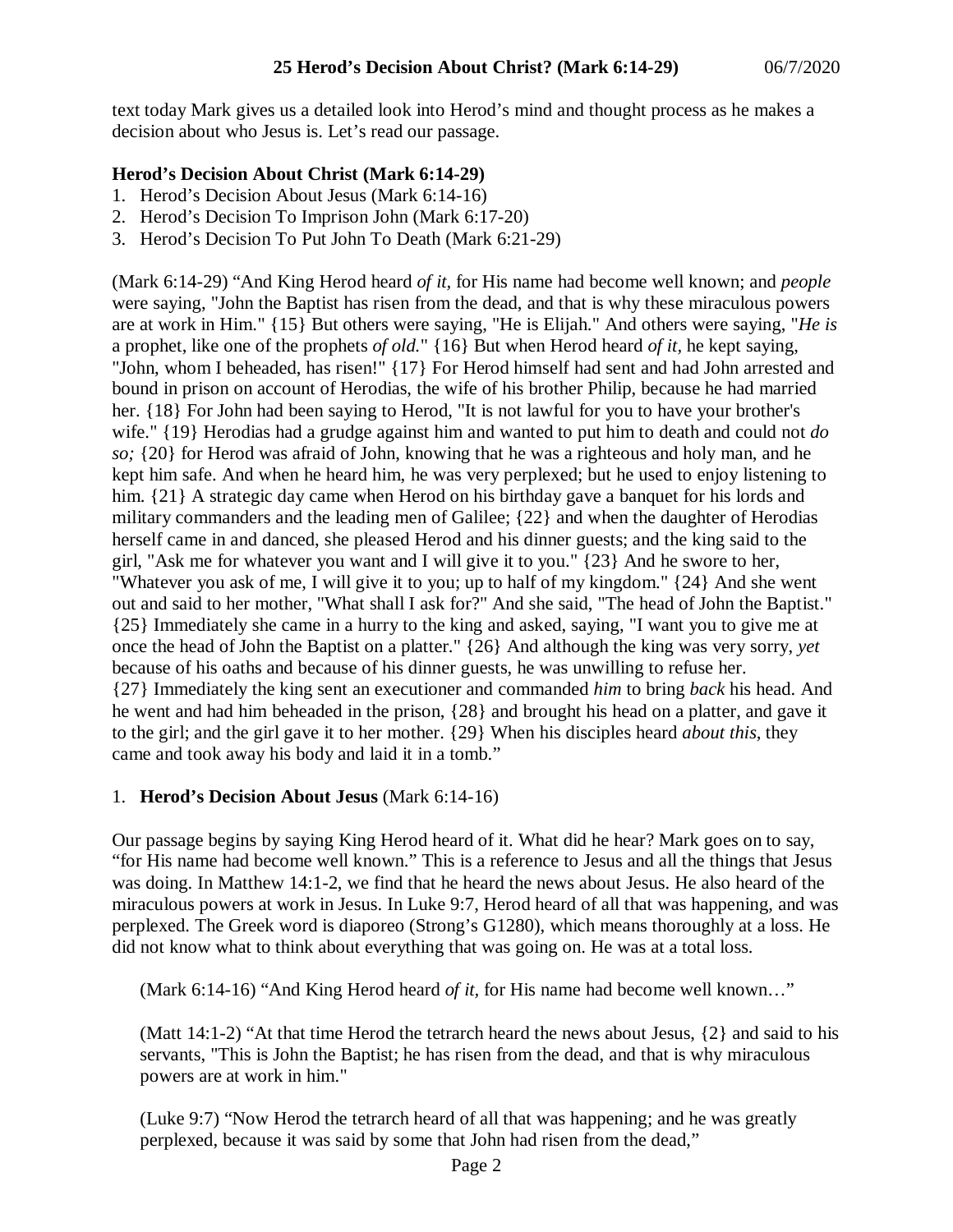What was going on that Herod had heard about. Well, a paralytic had just been healed in Capernaum. A hemorrhaging woman had been healed. Jairus' daughter had been raised from the dead. Two demoniacs had been set free, and the one who had been possessed by Legion has gone throughout Decapolis proclaiming the great things that Jesus has done. There had been lepers cleansed and lame men healed. The blind had received sight. All of these miraculous works were the demonstration of the kingdom that Jesus was proclaiming. All these works testified that Jesus had been sent by the Father, and that He was the Messianic King.

Herod had a decision to make. Who did he believe that Jesus was? People were saying that John the Baptist had risen from the dead and that was the reason for the miraculous works. Others were saying that Jesus was Elijah. Still others were saying that Jesus was a prophet, like the Old Testament prophets. That would have included Isaiah, Elisha, Ezekiel, and others.

(Mark 6:14-16) "And King Herod heard *of it,* for His name had become well known; and *people* were saying, "John the Baptist has risen from the dead, and that is why these miraculous powers are at work in Him." {15} But others were saying, "He is Elijah." And others were saying, "*He is* a prophet, like one of the prophets *of old.*" {16} But when Herod heard *of it,* he kept saying, "John, whom I beheaded, has risen!"

Herod is taking all these things in. He is weighing the testimonies of what is happening. He is weighing the opinions that are being shared with him. But, Herod is also weighing His past experiences and dealings with John. When you study decision making, most experts place a high priority on past experience. We gain a lot of wisdom from our past experiences, and Herod started reminiscing about his past dealings with John. But Herod concludes that Jesus is John the Baptist resurrected from the dead.

In John 2:11, Jesus turned the water into wine at the wedding in Cana. John records that this was the first miracle that Jesus had done. He also states that because of this His disciples believed in Him. This is in sharp contrast to Herod. He hears of lots of miracles and things that have been happening, but he does not believe.

(John 2:11) "This beginning of *His* signs Jesus did in Cana of Galilee, and manifested His glory, and His disciples believed in Him."

## 2. **Herod's Decision To Imprison John** (Mark 6:17-20)

We learn that Herod had sent and had John arrested and bound in prison. Mark covered that in chapter one, but we did not have any further information given at that time. John was taken into custody and then Jesus went into Galilee preaching the gospel. Scholars say that John had been incarcerated for about a year. Herod had built a massive stone fortress/palace/prison on the northeastern shore of the Dead Sea in a town called Machaerus, and this is where John had been kept. He had some privileges, as his disciples were allowed to visit him (Luke 7:18).

(Mark 6:17a) "For Herod himself had sent and had John arrested and bound in prison…"

(Mark 1:14) "Now after John had been taken into custody, Jesus came into Galilee, preaching the gospel of God,"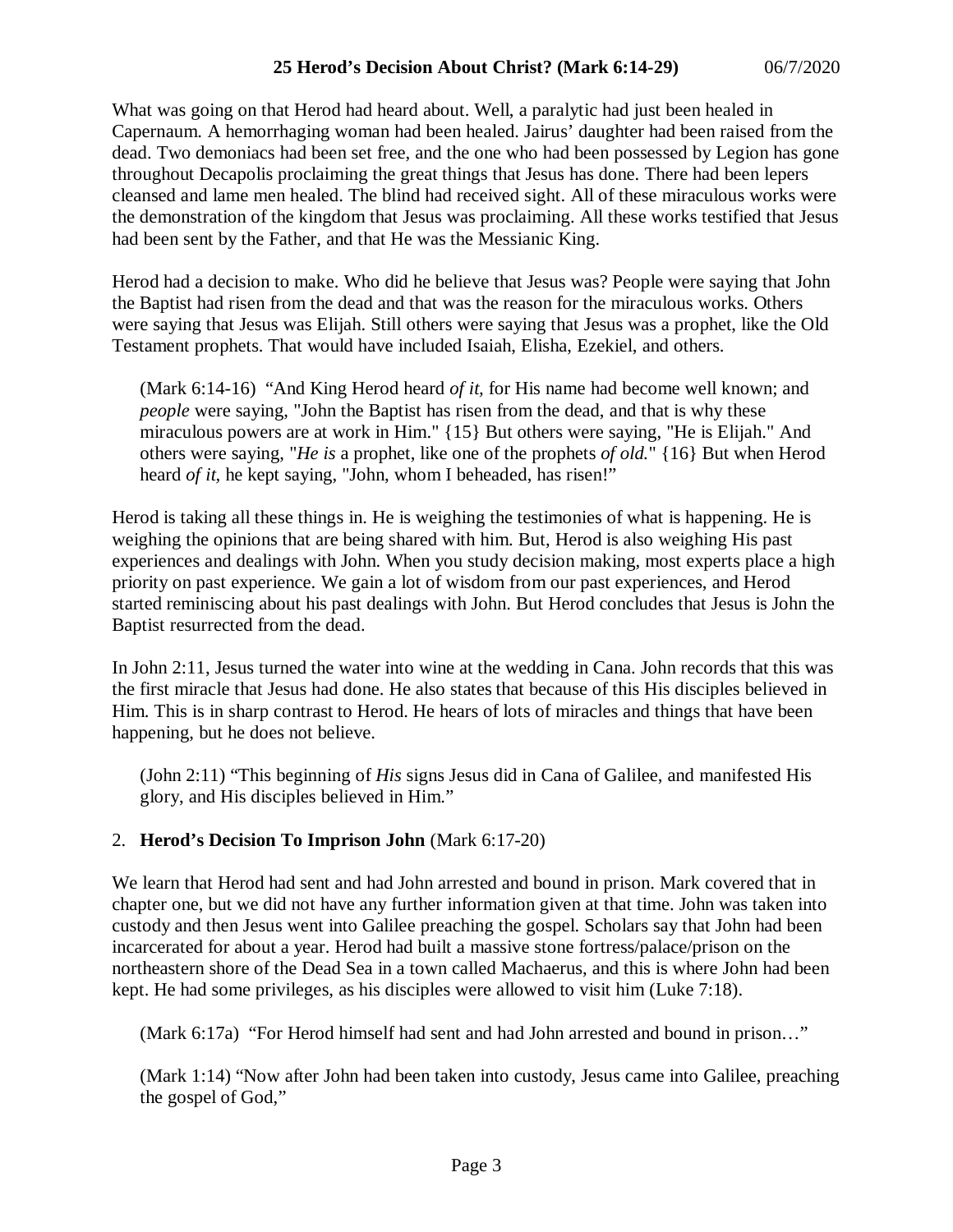Mark goes on to say why Herod had incarcerated John; it was on account of Herodias, the wife of his brother Philip. The Herod in our text is Herod Antipas. His father, Herod the Great, was a very evil ruler. In addition to killing all the baby boys around Bethlehem, he had killed his own son, Antipater. He had also killed all of the seventy Jewish rulers of the Sanhedrin. Anybody that appeared as a threat was put to death. Herod had ten wives and there were a lot of little Herods running around. Herod the Great died in 4 B.C. and it was after this that Joseph brought Mary and Jesus back to Nazareth from Israel. Before he died, he divided up his kingdom into four parts and gave four of his sons a part. Herod Antipas has the region of Galilee. He had a brother named Philip who reigned over a region north of Galilee. But, there were other Philips, and the Philip in our text was a brother from one of the other wives of Herod the Great, and he lived in Rome. This Philip was said to be a family outcast. Apparently, Herod had gone to Rome and fell in love with his brother's wife. He took her and married her, even though she was still married to his brother, Philip. Mark records that John was in prison on account of Herodias, the wife of his brother Philip, because he had married her. Mark does not call her Herod's wife, but Philip's wife. Why was John put in prison? Well John had said that it was unlawful for him to have his brother's wife. Leviticus 18 covers all kinds of incest, but verse sixteen specifically deals with not marrying your brother's wife, which is what Herod had done. John had preached against this and this had offended Herodias. She had a grudge against him and wanted to put him to death.

(Mark 6:17-19) "For Herod himself had sent and had John arrested and bound in prison on account of Herodias, the wife of his brother Philip, because he had married her. {18} For John had been saying to Herod, "It is not lawful for you to have your brother's wife." {19} Herodias had a grudge against him and wanted to put him to death and could not *do so*"

(Lev 18:16) "'You shall not uncover the nakedness of your brother's wife; it is your brother's nakedness."

Herod is very conflicted. His wife, Herodias, has a grudge against John. She wants John silenced, and the best way in her mind is to have Herod to execute him. But Mark records that she has not been able to do that. Apparently, she has tried to do this, but has been unsuccessful. There are several reasons why Herod has been reluctant to put him to death. Mark gives four reasons why Herod is reluctant. First, Herod knows that John is a righteous man. People may not like our message, but they do respect our life message. Herod respected John's righteous life. Second, Herod knows that John is a holy man. Third, Herod enjoyed listening to John. Apparently, Herod would call John out of his prison cell and have him come talk to him. Fourth, Herod is afraid of John. Therefore, Herod kept John safe. The safest place for John was in his prison palace at Machaerus. Scholars say that Herod actually lived in Tiberius, which is southwest of the Sea of Galilee, very close to where John had been baptizing and preaching. Tiberius had been built on top of a cemetery and Jews would not go there. Marchaerus is about 86 miles south of Tiberius so John has been kept safely away from Herodius. Herod is very conflicted. His wife has a grudge against John and wants him put to death. She has a root of bitterness and bitter people are not easy to reason with. Bitter people can be very aggressive, stubborn, and difficult. Herod is in a difficult situation, but that is the last thing on Herod's mind is to put John to death. Herod makes a decision to imprison John, which is a compromise. He has no justification for imprisoning him, but this decision keeps John safe, and out of the way of Herodias.

(Mark 6:20) "for Herod was afraid of John, knowing that he was a righteous and holy man, and he kept him safe. And when he heard him, he was very perplexed; but he used to enjoy listening to him."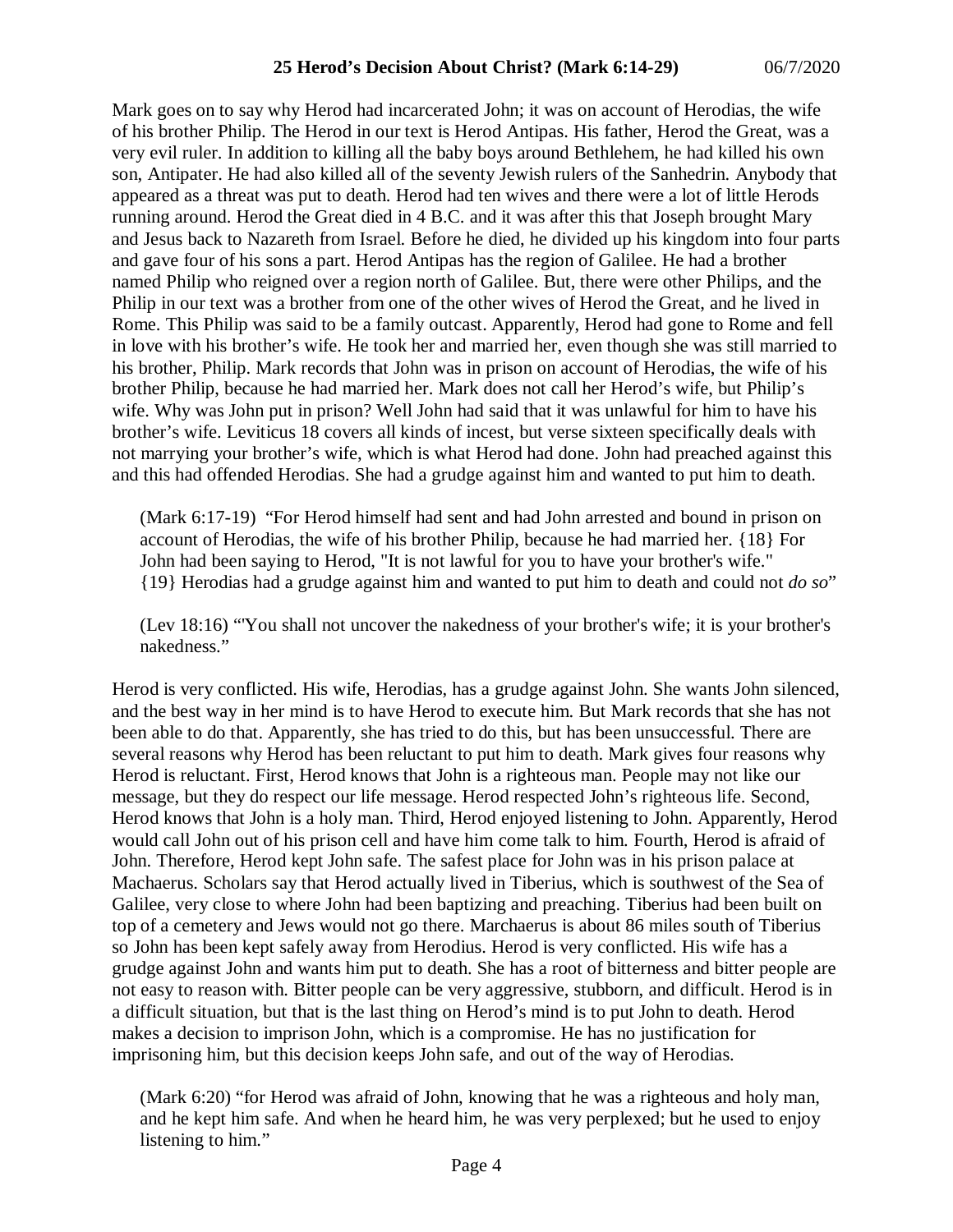In Hebrews 12:15 we are exhorted to see to it that no one comes short of the grace of God, that no root of bitterness springs up and causes trouble, and by it many be defiled. Herodias has been offended. She has been offended by truth. John has not wronged her in any way. He has just proclaimed truth, but she has been offended, and a root of bitterness has sprung up. This root of bitterness is called a grudge in our text, and the fruit of this root of bitterness is death. She wants to put John to death. When a root of bitterness has sprung up, all reasoning goes out the window. Offended people are difficult to talk to. They twist every conversation and take things out of context. The keys to these roots of bitterness are to prevent them from occurring, and second, to deal with them as early as possible. The longer they grow, the more damage they do. In both cases, forgiveness is the biggest component. When offenses are not dealt with, and issues resolved and forgiven, a root of bitterness can start growing. In our account today, John is going to lose his life, and may people were defiled in the process.

(Heb 12:15) "See to it that no one comes short of the grace of God; that no root of bitterness springing up causes trouble, and by it many be defiled."

### 3. **Herod's Decision To Put John To Death** (Mark 6:21-29)

So, Herod made a decision to keep John incarcerated. He got to listen to him occasionally, and he was safe from Herodias, who wanted him put to death. However, even though John was imprisoned, Herodias was not satisfied. She kept waiting and looking for an opportunity to get her will done. In verse twenty-one, it says a strategic day came. The Greek word is eukairos (Strong's G2121). Eu means good or well and kairos means a time or season. The word chronos means time, as in the hour of day. The word kairos generally refers to the characteristics of that time. If we talk about the trees blossoming, we are referring to the springtime. If we talk about the leaves turning color and falling off the trees, we are talking about a characteristic of the fall season or time. That would be kairos. The word eukairos here refers not only to the day but to the characteristics of this day. It was a celebration of Herod's birthday, and there was a banquet given with lots of military commanders and the leading men of Galilee in attendance. It was a festive occasion where the daughter of Herodias was going to dance. It would be safe to say that there was plenty of wine being consumed. Most of the other Bible translations use the word opportune time. In Colossians 4:5, when Paul encourages us to make the most of the opportunity, the same Greek word, kairos, is used. In evangelism, we are to recognize the season that people are in and do the appropriate things to help win them to Christ. For Herodias, it was an opportune time, and it was a strategic day. It was the perfect setting for her to implement a devious plan.

(Mark 6:21) "A strategic day came when Herod on his birthday gave a banquet for his lords and military commanders and the leading men of Galilee;"

(Col 4:5) "Conduct yourselves with wisdom toward outsiders, making the most of the opportunity."

After Herodias danced, Herod and his distinguished guests were pleased. Herod was probably inebriated when he said to the girl, ask me for whatever you want and I will give it to you. He then added, whatever you ask I will give it to you, up to half of my kingdom. The kingdom was not really his to give away; he was under Tiberius Caesar, and he only had what Rome allowed him to have.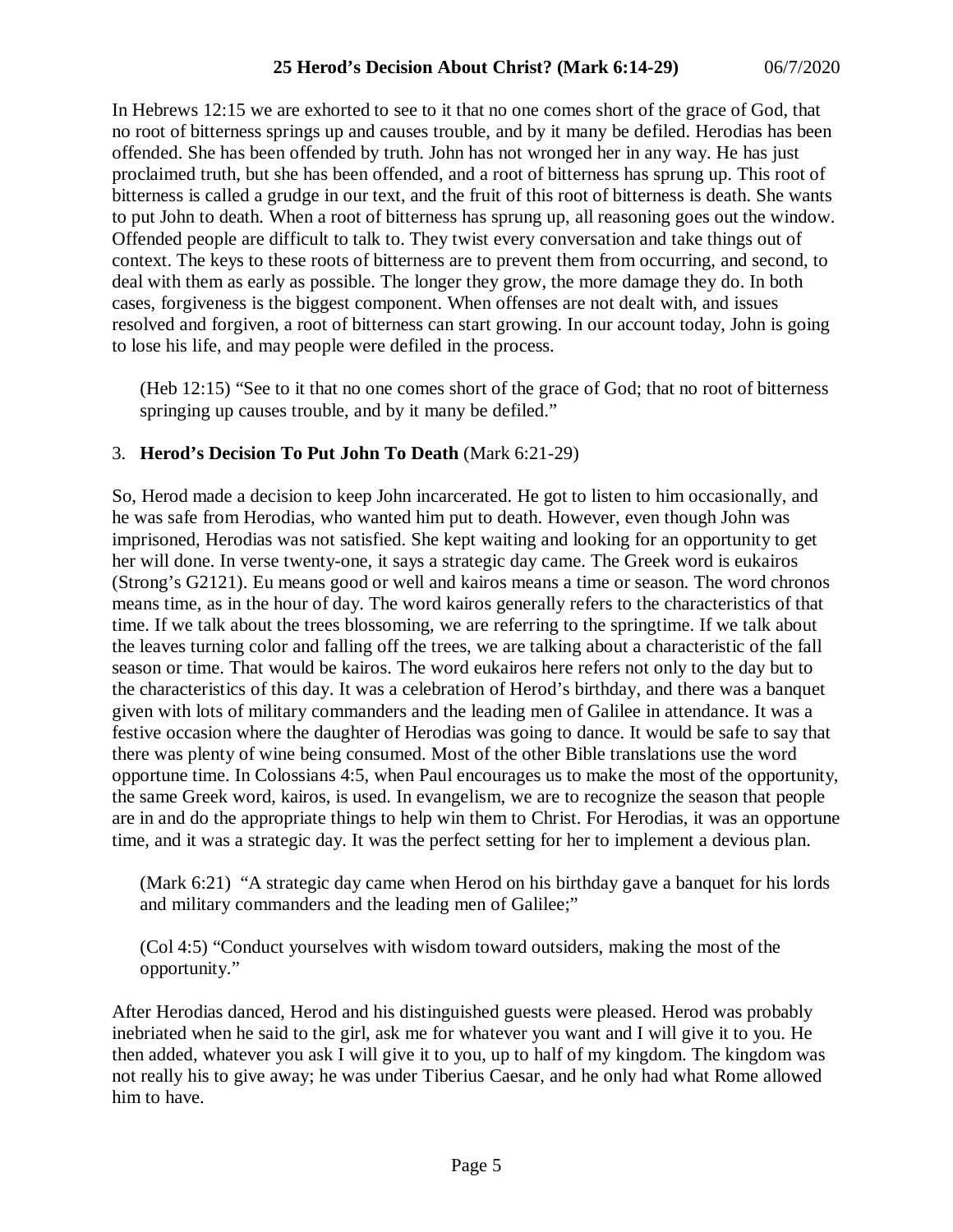(Mark 6:22-23) "and when the daughter of Herodias herself came in and danced, she pleased Herod and his dinner guests; and the king said to the girl, "Ask me for whatever you want and I will give it to you." {23} And he swore to her, "Whatever you ask of me, I will give it to you; up to half of my kingdom."

Herodias' daughter went to her and said, "What shall I ask for?" I am sure that her mother had already instructed her to come to her when Herod made an offer. She knows her husband, and she knew that she would have this opportunity. Herodias also knew what she was going to request. She was going to ask for John's head on a platter. It was common at that time to bring the head of the person being executed as proof that it had been carried out. So, Herodias had her daughter make the request.

(Mark 6:24-25) "And she went out and said to her mother, "What shall I ask for?" And she said, "The head of John the Baptist." {25} Immediately she came in a hurry to the king and asked, saying, "I want you to give me at once the head of John the Baptist on a platter."

Mark records that the king was sorry, but because of his oaths and his dinner guests, he was unwilling to refuse her. The Greek word used is perilupos (Strong's G4036), which means very sad. He was sad, but he did not have what the Bible calls godly sorrow. Paul wrote about the difference in his second letter to the Corinthians. He said the sorrow that is according to the will of God produces repentance without regret, leading to salvation, but the sorrow of the world produces death. Herod did not have a godly sorrow that would lead him to repentance. He could have humbled himself before his guests and said that he had made a foolish offer and that this was not something that he could do, but he did not do that. He was going to proudly stand by his oath that he had made, and not humiliate himself before his guests. So, he carried out the request and they brought John's head back to Herodias. This tells us that they were at Marchaerus, the palace/prison by the Dead Sea, as it did not take long for the command to be carried out.

(Mark 6:26-28) "And although the king was very sorry, *yet* because of his oaths and because of his dinner guests, he was unwilling to refuse her. {27} Immediately the king sent an executioner and commanded *him* to bring *back* his head. And he went and had him beheaded in the prison, {28} and brought his head on a platter, and gave it to the girl; and the girl gave it to her mother."

(2 Cor 7:10) "For the sorrow that is according to *the will of* God produces a repentance without regret, *leading* to salvation, but the sorrow of the world produces death."

In James 4:17, God tells us "to him who knows what is right and does not do it, it is sin." Herod knew that it was wrong to imprison John. He was a righteous, holy man who had not done anything worthy of imprisoning. Herod also knows that it was wrong to put John to death. Herod knew the right thing to do, but decided to do the wrong thing because his pride. When making decisions, we always need to do what is right.

When John's disciples heard what had happened, they came and took away his body and laid it in a tomb. In Matthew's account, he records that they took away his body and buried it. Then, they went and reported it to Jesus.

(Mark 6:29) "When his disciples heard *about this,* they came and took away his body and laid it in a tomb."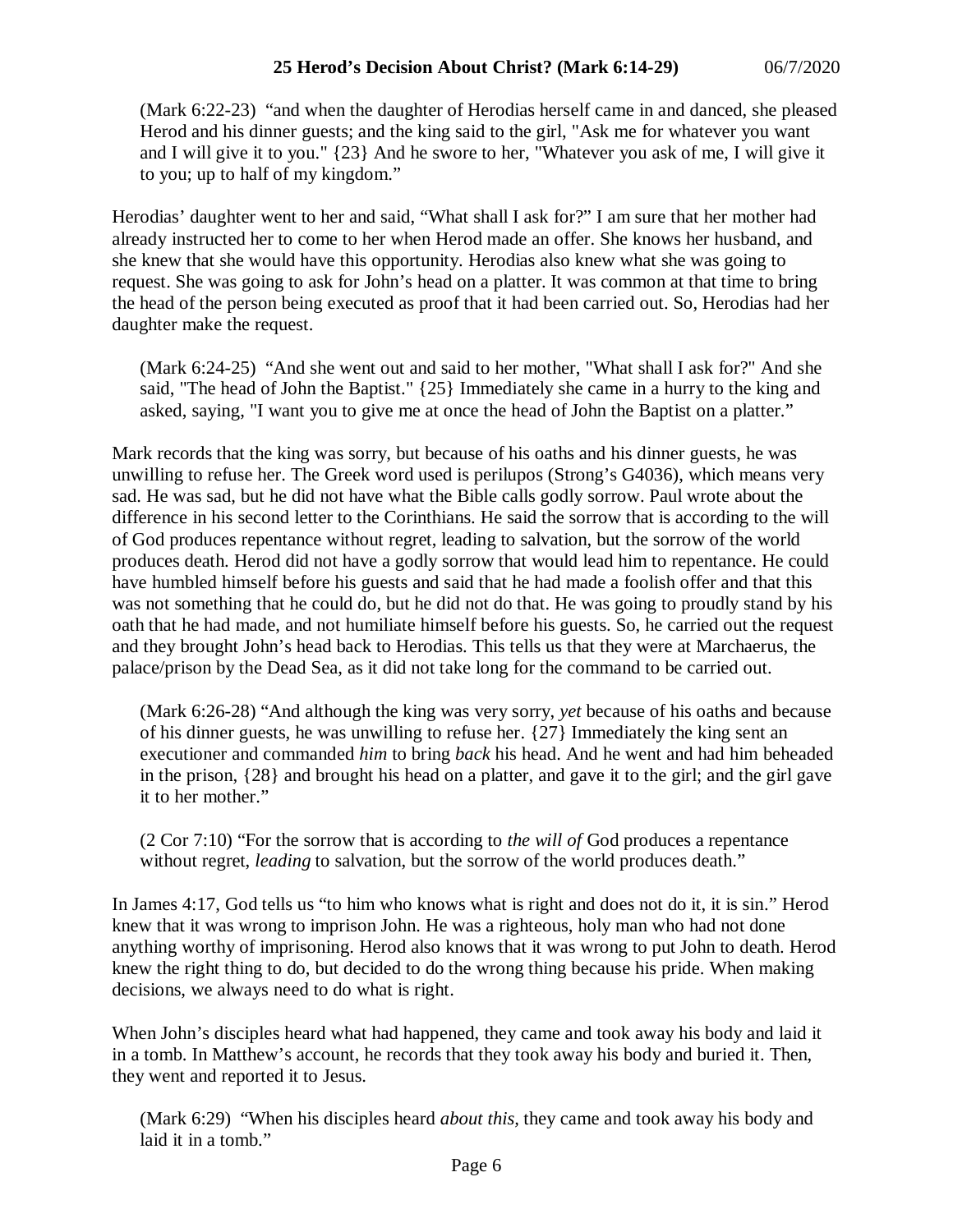(Matt 14:12-13) "His disciples came and took away the body and buried it; and they went and reported to Jesus. {13} Now when Jesus heard *about John,* He withdrew from there in a boat to a secluded place by Himself; and when the people heard *of this,* they followed Him on foot from the cities."

When Jesus heard about John He withdrew from there in a boat to a secluded place by Himself. John was Jesus' cousin, but more than that, John meant a lot to Jesus. John was the forerunner who went ahead of Jesus to prepare the way. John was the one that God had used to baptize Jesus and to declare that this is the Son of God. John had declared that Jesus was the Lamb of God who took away the sins of the world. John was the one that stated that Jesus existed before him, and that he was not worthy to tie his sandals. In Matthew 11, Jesus said that John was more than a prophet. He said that "among those born of women there has not arisen anyone greater than John the Baptist." Jesus went on to say that John was Elijah who was to come. Jesus had the greatest respect for John and He went to a secluded place to grieve over his death.

(Matt 11:9-14) "But what did you go out to see? A prophet? Yes, I tell you, and one who is more than a prophet. {10} This is the one about whom it is written, 'BEHOLD, I SEND MY MESSENGER AHEAD OF YOU, WHO WILL PREPARE YOUR WAY BEFORE YOU.' {11} "Truly I say to you, among those born of women there has not arisen *anyone* greater than John the Baptist!  $\ldots$  {13} For all the prophets and the Law prophesied until John. {14} And if you are willing to accept *it*, John himself is Elijah who was to come."

### **Conclusion and Applications** (John 1:27-34)

As we end this morning, let me remind everyone of the main point of the passage. Herod has heard of all the things that Jesus has been doing. As he hears about all these things, the imprisonment of John and the execution of John came to his mind. These are the thoughts that are running through his mind as he tries to decide what he believes about Jesus.

Herod has reason to be concerned. He knew that John was a righteous and holy man. He knew that John was a preacher of righteousness. He feared John, and now some people are telling him that John has risen from the dead. Herod has a natural fear of John coming to him and judging him for his marriage, his lifestyle, for imprisoning him, and for putting him to death. John has some fears and concerns.

But I want to draw attention to the message of John the Baptist. John did not elevate himself, but he preached Jesus. He said that "He who comes after me, the thong of whose sandal I am not worthy to untie." John preached that Jesus was "the Lamb of God who takes away the sin of the world." John preached that Jesus had a higher rank because He existed before John, even though John was older in the flesh. John preached and "testified that this is the Son of God." There is no doubt in my mind that John had preached repentance to Herod, and that he had preached that Jesus was the Son of God and Messiah. When Herod said that Jesus was John the Baptist, who had been resurrected from the dead, he was ultimately rejecting John's message and rejecting Jesus as being the Messiah.

(John 1:27-34) "*It is* He who comes after me, the thong of whose sandal I am not worthy to untie…. {29} The next day he saw Jesus coming to him and said, "Behold, the Lamb of God who takes away the sin of the world! {30} "This is He on behalf of whom I said, 'After me comes a Man who has a higher rank than I, for He existed before me.' {31} "I did not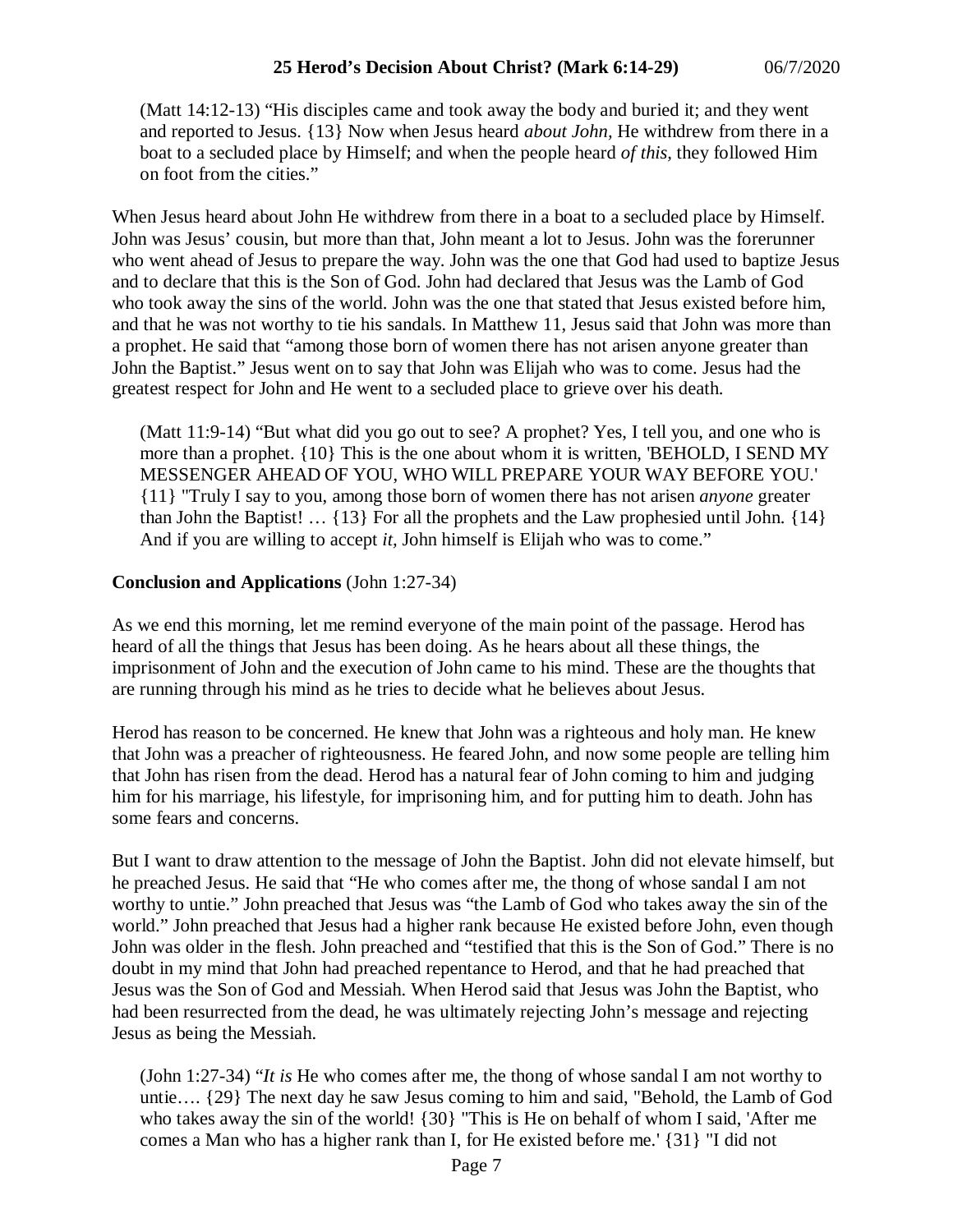recognize Him, but so that He might be manifested to Israel, I came baptizing in water." {32} John testified saying, "I have seen the Spirit descending as a dove out of heaven, and He remained upon Him. {33} "I did not recognize Him, but He who sent me to baptize in water said to me, 'He upon whom you see the Spirit descending and remaining upon Him, this is the One who baptizes in the Holy Spirit.' {34} "I myself have seen, and have testified that this is the Son of God."

The question for you this morning is the same question that Herod was trying to answer. Who do you believe Jesus to be? Was Jesus just a prophet? (Mark 6:15) That is what some people in our text were telling Herod, and this is what the Muslims believe? Was Jesus just the son of a carpenter and the brother to James, Joseph, Simon and Judas? (Matt 13:55) That was what the people of Nazareth believed? Was Jesus doing these miraculous things by the power of Beelzebul? (Mark 3:22) That is what the scribes were believing? The real question is who do you believe Jesus to be?

If you believe that Jesus is the Son of God, that He is the Lamb of God that takes away the sins of the world, and that He died and was raised from the dead, you can receive Christ this morning. Just tell God that you believe that Jesus is the Son of God and ask Him to come into your life and to forgive you of your sins. Confess Jesus as your Lord and Savior this morning.

Have you already received Christ? Is Jesus your Lord? Have you surrendered every area of your life to Him? If He is Lord, seek His kingdom and His righteousness first. Let's pray.